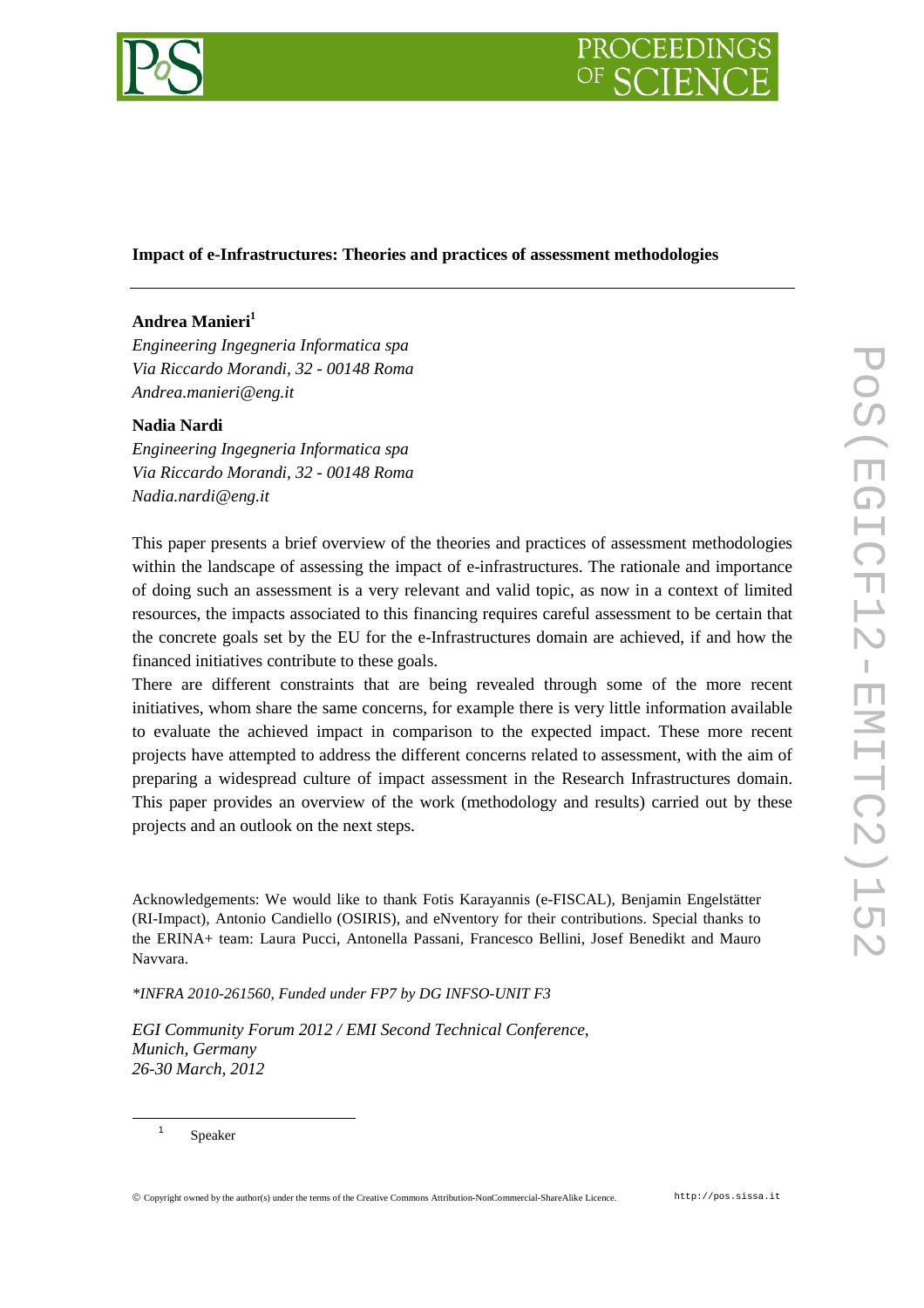#### **1. Introduction**

A major goal of e-Infrastructures is to facilitate scientific discoveries and technological developments, attracting excellent researchers around the world, building and enhancing the bridges between national research communities, scientific disciplines, research institutions and industries. These collaborations guarantee the creation of new ideas and knowledge, which then turns into innovation, ultimately supporting the creation of new jobs. As the goals and impact of e-Infrastructures is of great importance, the European Commission (EC) gives considerable support to sustain and evolve them. Therefore, being able to assess the impact of e-Infrastructures is a very relevant and valid topic, particularly nowadays during an economic crisis imposes a careful spending review of European Union (EU) budget.

Since 2009, the European Commission has financed ninety-one e-Infrastructure projects and there is very little information is available to evaluate the achieved impact in comparison to the expected impact. In a context of limited resources, the impact associated to this financing requires careful assessment to be certain that the concrete goals set by the EU for the e-Infrastructures domain are achieved, if and how the financed initiatives contribute to these goals.

During the last years some initiatives attempted to address how to measure the impact of e-Infrastructures through different actions and approaches, focusing on general purpose approaches - ERINA+ (Socio-Economic Impact Assessment for e-Infrastructures Research Projects - www.erinaplus.eu) and RI-Impact (Development of Impact Measures for e-Infrastructures - www.ri-impact.eu) - focusing on specific aspects - e-FISCAL (Financial Study for Sustainable Computing e-Infrastructures – www.efiscal.eu), OSIRIS (Towards an Open and Sustainable ICT Research Infrastructure Strategy - www.osiris-online.eu), and eNventory creating easy-to-use source of information (European and Infrastructures Observatory www.enventory.eu). The aforementioned actions (projects) are co-funded by the EC with the aim to study how to develop a comprehensive methodology for a quali-quantitative impact assessment of the varied e-Infrastructures landscape. All these projects have openly discussed about their findings related to the impact of e-Infrastructures, supporting mutual understanding and suggesting areas of collaboration. They have presented the results of their surveys to representatives of e-Infrastructures projects and other entities involved in the European research landscape.

#### **2. Importance and Rationale**

Most of the ability of Europe's research to remain at the forefront of all scientific disciplines and technology relies on the support that they receive by state-of-the-art research infrastructures, including e-Infrastructures. The support of EU to the e-Infrastructures, therefore, is aimed at fostering e-Science, furthermore aiming at enabling the online circulation of knowledge in Europe, in order to assure the constitution of a solid European Research Area.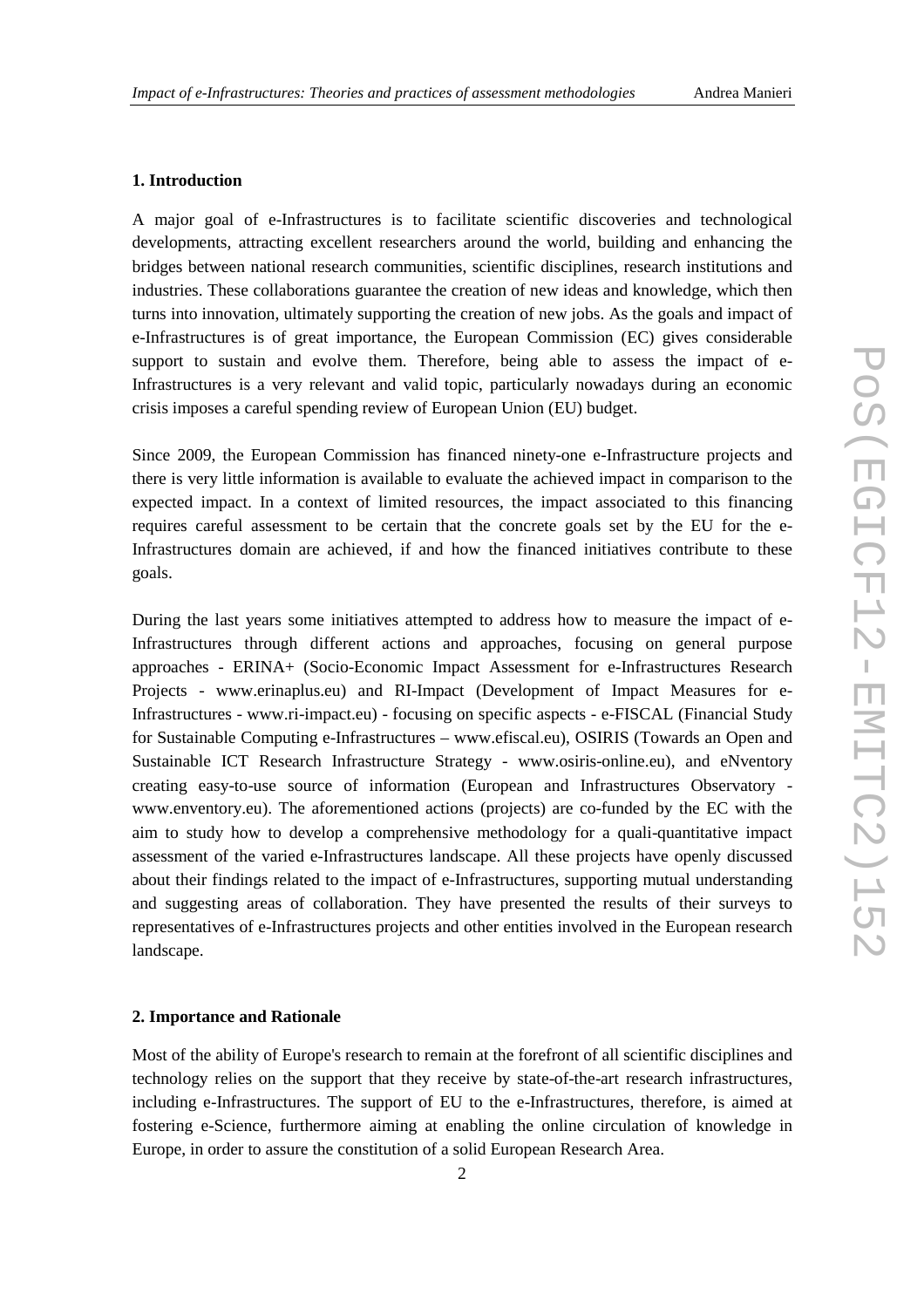The importance of assessing the impact of e-Infrastructures and its goals are tied to the very same importance of e-Infrastructures themselves. Their positive impact is paramount and measuring it is essential to continue supporting them through suitable and opportune investments. The e-Infrastructures ecosystem needs to be kept healthy, also in this context of conscientious spending, as measuring and creating valuable information about the impact of e-Infrastructures, produces knowledge from the experiences and improves further decision making.

It is widely accepted that determining the impact of research advances is not so straightforward. The main reasons are essentially lack of raw data to be analysed and the temporal gap from the initial investment and the creation of a concrete impact. Moreover a fits-for-all methodology is not yet available, while a set of equally valid approaches can be adopted depending on the type of investment, type of Research Infrastructure and – sometimes – type of scientific discipline and expected impact.

More and more, the EC and all the actors and stakeholders involved are understanding that is not only possible to gain knowledge about the contribution that e-Infrastructures have on society through initiatives such as the ones mentioned above, but that it is an essential exercise to measure to be able to confidently move forward.

## **Theories and Models for Measuring Impacts**

The majority of the approaches to the impact measurement focus' on the input, output, outcomes and impact model where:

- Inputs are the investments made in, or the resources required to, produce a product or develop/undertake an activity;
- Outputs are the products or services provided (e.g. number of grids/networks created, papers published, events held, etc.);
- Outcomes are the immediate changes resulting from an activity these can be intentional or unintentional, positive or negative (e.g. employment, increased connectivity, etc.);
- Impacts are the net difference made by an activity after the outputs interact with society and the economy (e.g. transformational research enabled by the project which would otherwise would not have occurred or occurred as fast enabling EC funded researchers to be world-leading).

In the economic literature we can distinguish between: i) general studies focusing on the relation between growth, competitiveness, science and technology, and ii) studies aimed at better understanding such relationship with reference to a particular infrastructure. In the latter, we can distinguish impact assessment studies aiming at identifying expected impacts (ex-ante studies) and studies that measure and evaluate real impact during or after the end of a project or programme (monitoring and ex-post studies).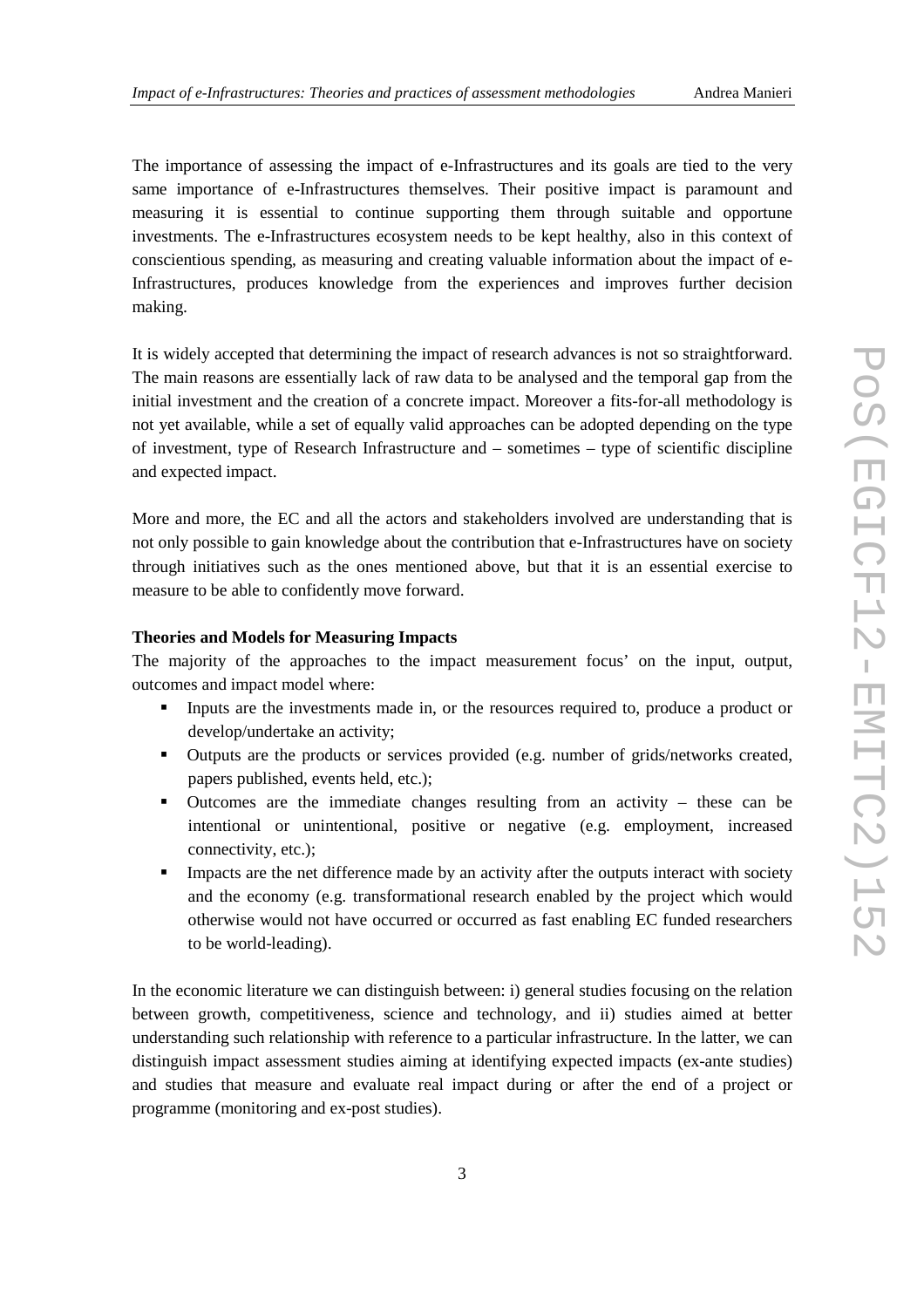An ex-ante evaluation focuses on on-going and finished initiatives. The methodologies employed in ex-ante evaluation of programs and investment policies include:

- Foresight studies: this structured consensus building methodology based on experts judgements permits to anticipate social, economic and technological development opportunities in policy planning. These include:
	- Case studies for an in-depth analysis of real case, investigating for the expected results;
	- Broad surveys: asking a large number of experts, examining an issue in less detail;
	- Data collection methods: analysis of documents, interviews, questionnaires, peer reviews, focus groups, expert panels can be applied to the evaluation of economic as well as social impacts;
- Modelling and simulation through the use of Econometric modelling at micro (network analysis, statistical based model) and macro (Input/output tables, Social Accountability Matrices and General Equilibrium) level;
- Cost-efficiency techniques: this judgement methodology quantifies the costs and benefits associated with the policy intervention;
- Cost-benefit techniques: this judgement methodology compares in monetary terms all social and private costs and benefits of a programme to establish whether the benefits exceed the costs. The technique can be adapted to incorporate uncertainty and risk.

An ex-post evaluation focus' on: i) determining the efficiency and efficacy of the intervention; e.g. productivity studies), ii) providing a quantitative estimation of the impact of the intervention (e.g. microeconomic evaluation studies), iii) quantifying the various dimensions in which returns should be considered within a defined framework, iv) assessing environmental sustainability and wealth issues (e.g. cost-benefit analysis), organisational impact (e.g. case studies, network analysis, innovation studies), strategic impact (e.g. foresight).

The methodologies employed in this approach to evaluation<sup>2</sup> include:

- Statistical data analysis:
	- Innovation Surveys provide basic data to describe the innovation process, summarised using descriptive statistics.
	- Benchmarking allows to perform comparisons based on a relevant set of indicators across entities providing a reasoned explanation of their values.
- Modelling methodologies:
	- Macro-econometric modelling and simulation approaches allows to estimate the broader socio-economic impact of policy interventions.
	- Micro-econometric modelling permits to study the effects of policy intervention at the level of individuals or firms. There are mechanisms to control for the counterfactual by specifying a model which allow to estimate the effects on the participant outcome comparing this with the situation in which the programme does not take place.

 $\overline{a}$ 

 $2$  Fahrenkroget al. (2002)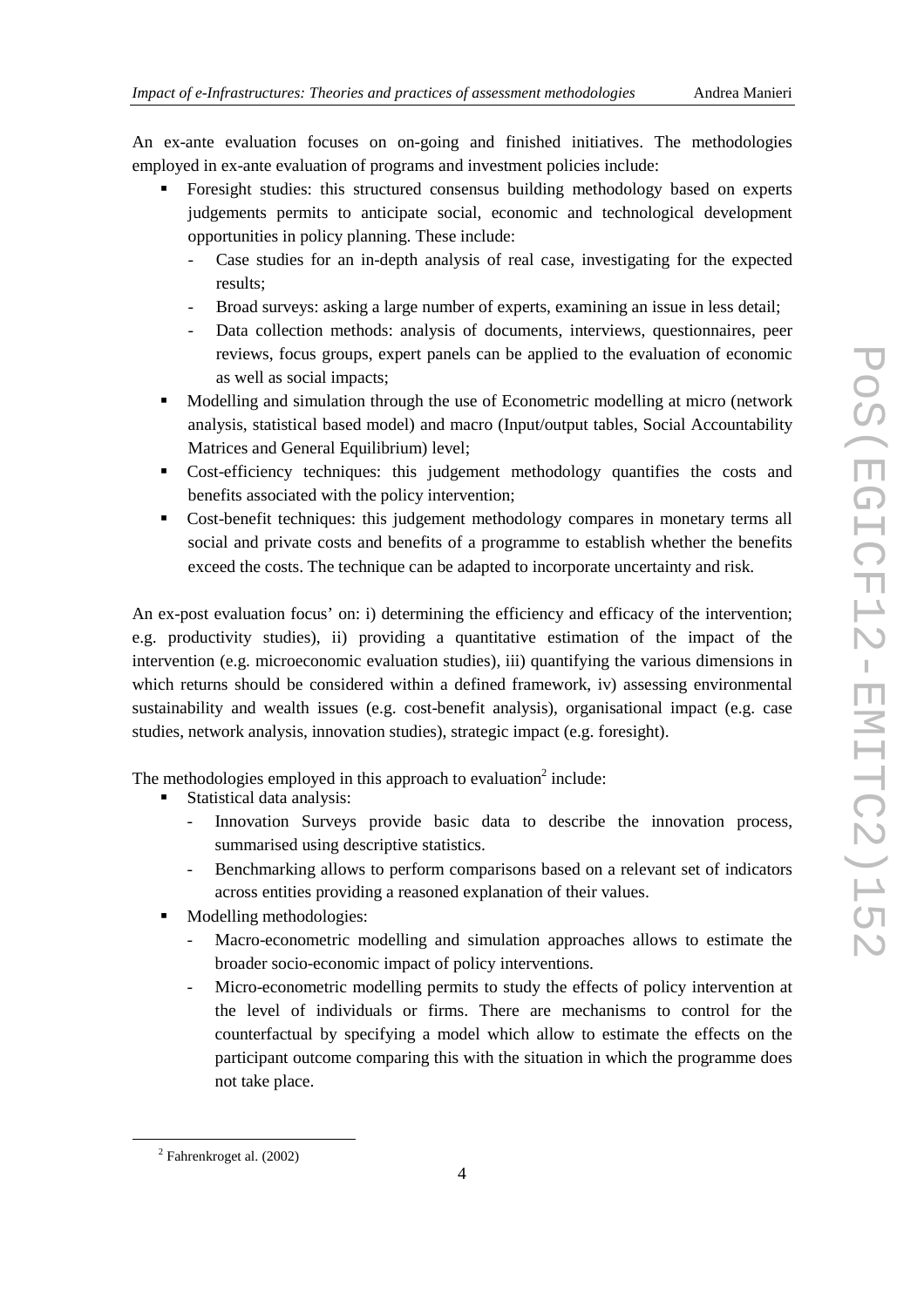- Productivity analysis permits to assess the impact of R&D on productivity growth at different levels of data aggregation. This is particularly relevant to analyse the broader effects of R&D on the economy.
- Control group approaches allow to capture the effect of the programme on participants using statistically sophisticated techniques.
- Qualitative and semi-quantitative methodologies:
	- Interviews and case studies use direct observation of naturally occurring events to investigate behaviours in their indigenous social setting.
	- Cost-benefit analysis allows to establish whether a programme or project is economically efficient by appraising all its economic and social effects. The approaches to quantify the socio-economic gains of a policy instrument include contingent valuation studies, simulating the existence of a market for a nonmarketed good, such as for example the capacity to produce a genome mapping in less time. These studies generally adopt questionnaires incorporating willingness to pay schemes to try to infer the price a certain public good is worth to the respondent. Other approaches include the use of the conjoint analysis in surveys to determine the price users place on the attributes or features of goods and quality adjusted hedonic pricing for new or improved goods.
	- Expert Panels/Peer Review: measures scientific output relying on the perception scientists have of the scientific contributions made by other peers. Peer review is the most widely used method for the evaluation of the output of scientific research.
	- Network Analysis: allows to analyse the structure of co-operation relationships and the consequences for individual's decisions' on actions providing explanations for the observed behaviours by analysing their social connections into networks.
	- Foresight/ Technology Assessment: used to identify potential mismatches in the strategic efficiency of projects and programmes.

# **3. Work Done and Current Results**

In the past Research Infrastructures and e-Infrastructures chose two distinct initiatives aiming at an initial exploration of the methodologies and models suitable for their respective domains.

The former DG-INFSO – F3 Unit, promoted the  $ERINA+<sup>3</sup>$  study (e-Infrastructure Research Impacts in key ICT Areas) aiming at developing an initial qualitative methodology to enable the evaluation of the positive impact brought by the e-Infrastructures in eGovernment, eHealth and eLearning research fields.

 $ESFRI<sup>4</sup>$ , in the light of constant attention to impact assessment, promoted RI-FI<sup>5</sup> that resulting in developing the FenRIAM (Foresight enriched RI Impact Assessment Methodology) framework.

 $\overline{a}$ 

<sup>3</sup> http://www.erinastudy.eu

<sup>4</sup> http://ec.europa.eu/research/infrastructures/index\_en.cfm?pg=impact\_studies

<sup>5</sup> http://www.rifi-project.eu/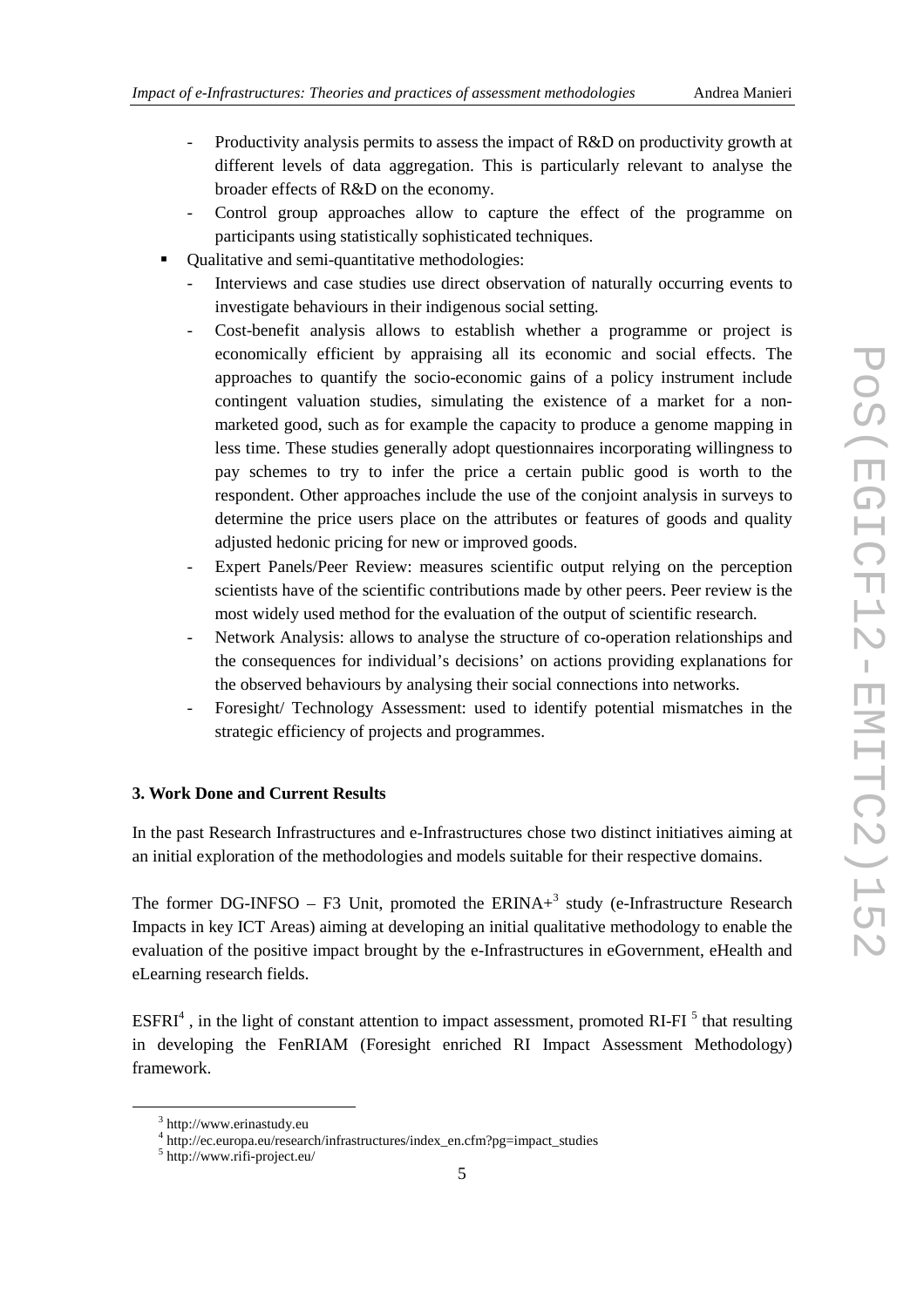While the cited studies provided the needed conceptual frameworks to support the assessment exercise they also revealed a set of barriers that could hinder the effective impact evaluation in the majority of cases.

The main concerns are the following:

- lack of impact assessment culture: often a simplistic qualitative impact analysis was performed with lack of concrete and measurable criteria and targets;
- un-ability to collect valuable data for subsequent analysis and reasoning;
- absence of any incentive in the Grant Agreement nor dedicated competences and effort in the project plans;
- unclear clustering of Research Infrastructures and e-Infrastructures supporting the reuse of best practices and lessons learned.

Some of the more recent initiatives exactly addressed these aspects, with the aim of preparing a widespread culture of impact assessment in the Research Infrastructures domain.

# **3.1 ERINA+**

ERINA+, based on the previous experience of the ERINA study, has enhanced a quailquantitative methodology to evaluate the socio-economic impact of e-Infrastructures projects, allowing for projects to perform a self-evaluation through a set of tools. The final assessment will consider both the efficiency (usage of time or effort with respect to the intended purpose) and effectiveness (capability of producing an effect in: competitiveness and excellence of research; innovativeness of research; cohesion) aspects.

The purpose of the e-Infrastructures' impact assessment exercise is threefold:

- To cultivate an ecosystem and assessment mentality: to identify what is the impact of any given project, any given program and any given investment in the context surrounding the e-Infrastructure ecosystem.
- To amplify the benefits of each single initiative at the widest possible level.
- To mitigate costs for carrying on research.

With above mentioned objectives, the ERINA+ project has explored the different dimensions of e-Infrastructure ecosystems and assessed the additional value produced by the e-Infrastructure projects and initiatives, as well as the benefits that e-Infrastructures bring to the general economy and social welfare. This analysis revealed an ambiguous use of the term project and e-Infrastructure that led to inconsistencies in the analysis; in fact while a project, an initiative based on a temporary contract needs to be analysed considering both the contractual obligations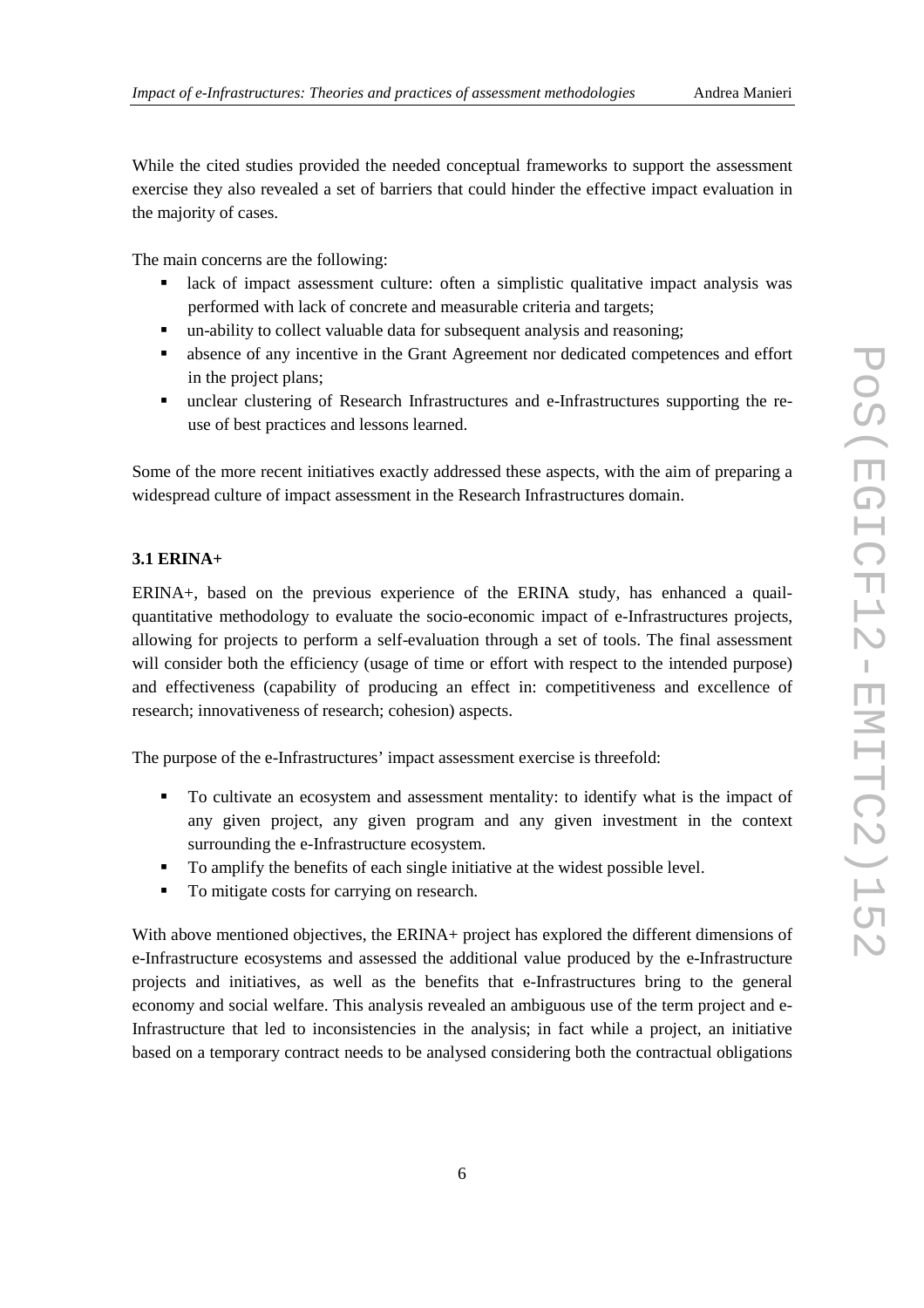and the short lifetime, an e-Infrastructure – as defined by  $ERINA<sup>6</sup>$  - has a wider aim stated in a constituency statute, possibly evolving objectives and a long-term strategy.

Starting from analysing projects and developing a mapping among projects and e-Infrastructures ERINA+ has being able to enable the self-evaluation of the impact of e-Infrastructures projects and to evaluate the socio-economic impact of e-Infrastructures and related projects.

All the tools for the impact assessment of e-Infrastructures and projects will be embedded in the ERINA+ platform<sup>7</sup>. The ERINA+ platform will provide a dashboard for program managers and e-Infrastructure stakeholders.

#### **3.2 Ri-Impact**

The Ri-Impact project aims at developing a framework for evaluating and assessing the impact of e-Infrastructures. Through the projects goals: (1)To analyse the broader socio-economic impact of e-Infrastructures, (2) to identify the contribution of e-Infrastructure to ERA , (3) to identify the contribution of e-Infrastructure to the realisation of the EU policy aims, Ri-Impact performs the assessment of the e-Infrastructure program looking at its characteristics (accessible, efficient, sustainable, innovative, transformative).

The project provides the outline of a framework for evaluation of e-Infrastructure interventions and also a recommendation of a set of concrete actions to be taken at the European and Member States level to implement a robust monitoring and evaluation system. This is built upon an analysis of the socioeconomic impact of e-Infrastructures.

RI-Impact has analysed 21 of the 29 contacted projects gathering info on their accessibility, efficiency, innovation, sustainability and transformative character. Composite indicators have been built and have identified precise impact areas: research and innovation, human capital, economy, public authorities and international relations. As for the evaluation of projects, it is quite clear that, since there is no benchmark to refer to in this field, it's difficult to judge the quality – and even to compare projects among them - but, numbers collected form a baseline further for analysis and can be interpreted to have an idea of the overall behaviour of a project.

#### **3.3 e-FISCAL**

 $\overline{a}$ 

The e-FISCAL project analyses the costs and cost structures of the European High-Throughput and High-Performance Computing (HTC and HPC) e-Infrastructures. e-FISCAL will compare their costs and cost structures with similar commercially leased or on-demand offerings, namely cloud computing ones.

<sup>&</sup>lt;sup>6</sup> A widely accepted definition is not yet available: at a first glance the difference among projects (developing or supporting an e-Infrastructure) are short-term and contractually based initiatives, while e-Infrastructures are longterm and entity based initiatives,

<sup>7</sup> http://platform.erinaplus.eu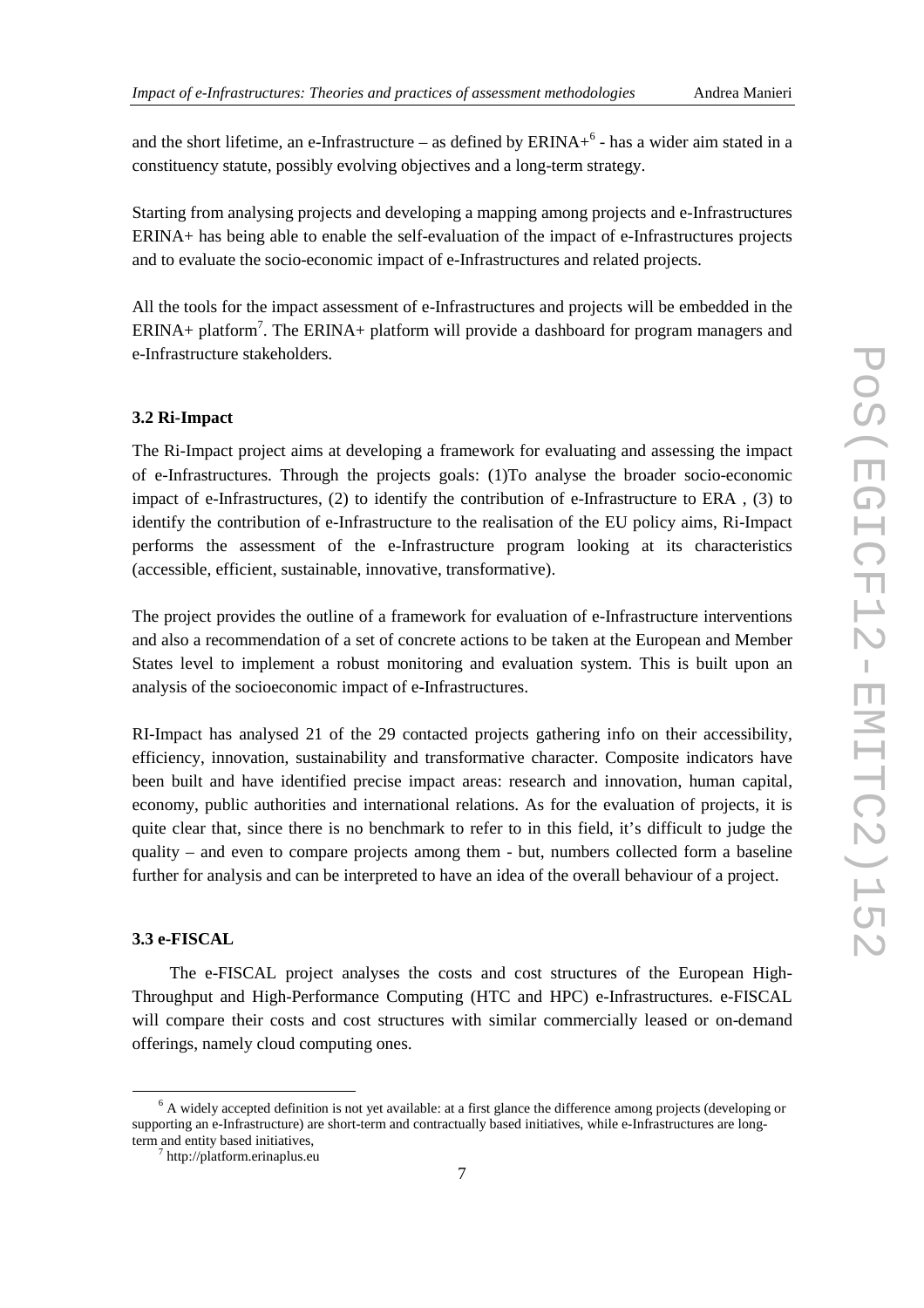Understanding the overall costs of these European research services is a prerequisite in planning their long-term sustainability. A quantitative analysis of the cost factors involved will help service providers and user communities to identify areas where the overall cost efficiency of ICT-enabled research can be optimised. The study will also analyse qualitative differences in service between HTC and HPC e-Infrastructures and their closest commercial counterparts.

In assessing costs across the e-Infrastructure market a method based on estimated capital and operational costs from e-Infrastructure centres was chosen to ease data collection and reasonably ask participants to gather it through questionnaires. After which, a simulation of annualised infrastructure costs is done to then estimate the annual Cost of Ownership and come up with metrics such as cost per core hour, CAPEX/OPEX ratio, cost per FTE, etc.

The main findings of the project up to summer 2012 have been the following [7]:

- State-of-the-art review: There is a lot of recent literature on the costs of individual "inhouse" developed HPC or HTC centres and their comparison with commercial "on-demand" cloud services, and in particular the Amazon Elastic Compute Cloud (Amazon EC2). The majority of these studies use a price for core/hour which ranges from around 0.015 Euros (Magellan report) to around 0.040 Euros (University of Washington) in the US; around 0.075 Euros in the UK (Hawtin et al. 2012 for JISC) and around 0.09 Euros for a sample of EGI centres in Europe (e-IRGSP2 small scale study in 2009).

- The sample for the e-FISCAL findings was relatively good; 26 answers from 14 countries. However, high-end HPC centres (such as the PRACE Tier-0s) or other high-end HTC centres (such as the WLCG Tier-1s participating in EGI) are not included. This was mostly due to confidentiality reasons, particularly specific non-disclosure agreements between the vendors and those centres that do not allow for the publication of detailed cost information.

- The e-FISCAL median values for cost per core hour are around 0.05€/core in 2010 and 0.03 €/core in 2011. This shows that the e-FISCAL initial findings for the related e-Infrastructure are in-line with studies reported elsewhere.

- The breakdown between CAPEX and OPEX in 2011 in our calculations is around 30%- 70% (median) to 32%-68% (average). Around of 50% of total costs is dedicated to personnel.

- The average utilization rate used to calculate the average and median cost per core hour for the above results for 2011 is 62% and 74% respectively. This refers to a mixture of EGI, PRACE and other sites not integrated in these e-Infrastructures. As an example, for 2011, EGI reports an utilisation rate of 71.3%.

- Other interesting findings are the high numbers of depreciation rates for the hardware (average 5 years), the quite good rates of PUE (of around 1.5 median value) and the percentage of electricity cost (around 15% median value of all costs).

The information gathered about costs and business models of e-Infrastructure and commercial computing services will be used in order to generate information of interest to infrastructure providers and users in planning their usage and service provision.

Key project outputs that will be further produced include: an evaluation of the overall cost of the entire European HTC and HPC infrastructures and comparison with the closest commercial on-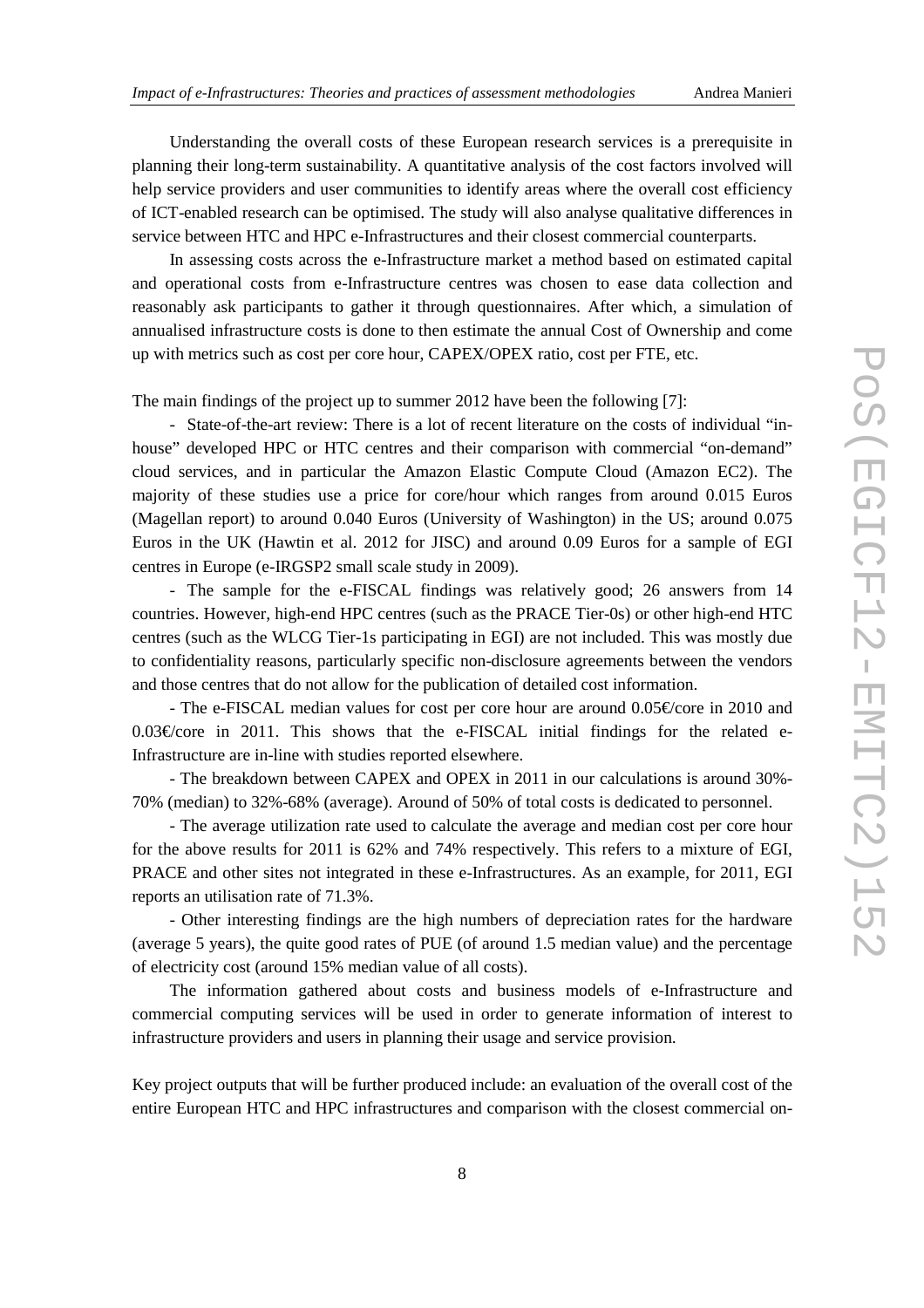demand offerings and the development of a generic cost model and related business models and sustainability outlook contributions.

### **3.4 OSIRIS**

The field of ICT Research Infrastructures (RIs) is considerable and diversified, with widely varying collaboration models. In some cases there are functional similarities between them, but there are also significant differences. Also, the maturity of collaboration models is not comparable between different RIs, as in some domains there are already production-level infrastructures operational with well-defined governance (e.g., networks, DCIs), whilst in some other domains the picture is more fragmented (e.g., data infrastructures) or even still not defined (Future Internet). Economic sustainability and associated business models are still to be clearly identified for the majority of ICT RIs.

The main aim of the OSIRIS project initiative is to provide structured information and models for decision makers (European Commission, Member States, and Associated Countries) who develop cross border public-public partnerships and who establish a coordinated approach to future large scale investments in transnational European ICT research infrastructures. This will lead to complementary or common planning of investments and investment policies in order to obtain sustainable European ICT research infrastructures and it will allow the development of procedures, rules and management mechanisms for coordinated investments in large scale transnational ICT research infrastructures in Europe.

The ICT RIs considered by OSIRIS are:

- ICT infrastructures for research, i.e. grid / cloud, HPC, network, data RIs, as commonly understood, but also,
- infrastructures for ICT research, i.e. micro & nano electronics facilities and Future Internet / FIRE testbeds.

In the course of the project, the OSIRIS consortium has built up a wide set of information on ICT Research Infrastructures, most notably:

- an inventory of the existing cooperation between Public Authorities and ICT Research Infrastructures across seven main domains (network, grid/cloud, HPC, micro & nano technology, data RIs, ICT for Instruments, Future Internet) and several subdomains/cases: the analysis is based on technical documents and 40+ European reports on ICT RIs have been used;
- a report of the interviews with key people heading six ICT RIs: DANTE, EGI, IMEC, LETI, Lifewatch, and PRACE; several high-level statements regarding ICT RIs have been extracted;
- a qualified, hierarchical list of all non-technical aspects of ICT RIs, in order to better identify the business model behind them. The following key areas have been explored: governance, sustainability, access policy and operational principles;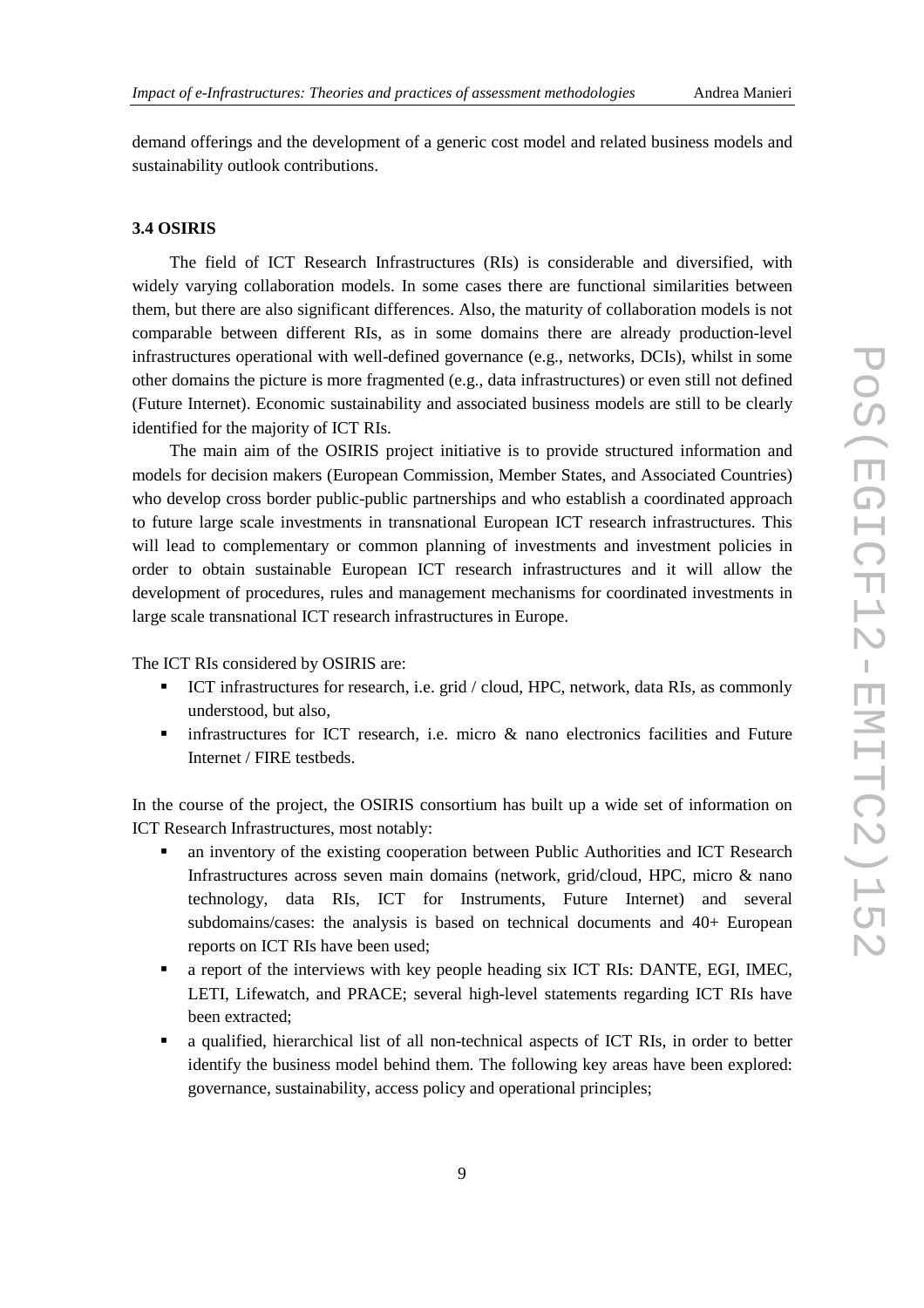a large map comparing about 180 aspects of 25 selected ICT RIs. The detailed mapping process has resulted in a quali-quantitative spreadsheet-based approach to easily navigate across the different flavours of ICT RIs.

This information has been structured and made available for people in Public Authorities and existing and emerging Research Infrastructures in two forms:

- as document deliverables (D3.2, D3.3, D4.1, D3.4 respectively) in the OSIRIS project web site www.osiris-online.eu, where a final report (D4.2) will also be available;
- as a set of specialised interactive interfaces to the data collected on the web site www.ictresearchinfrastructures.eu. This is the outcome of the EP-hosted workshop that has been organised by the OSIRIS consortium on the role of ICT Research Infrastructures in Horizon 2020.

#### **3.5 eNventory**

The eNventory project targeted the formation of the European e-Infrastructures Observatory, a single-entry-point, one-stop-shop data warehouse, capable of representing e-Infrastructure benchmarks and exhibiting European e-Infrastructures achievements for networking, supercomputing and grids, while being expandable to emerging e-Infrastructures, through intuitive, interactive and user-friendly visualisation interfaces to allow for progress monitoring and impact assessment of e-Infrastructures at regional and national level across the European Union and beyond.

eNventory's aim is to carry out a design study that will set the grounds towards a European e-Infrastructures Observatory to monitor the status quo and evolution over time of electronic infrastructures, assessing their impact at regional and national level across the European Union and beyond. The European e-Infrastructures Observatory, through the collection and utilisation of appropriate indicators, will be able to monitor e-Infrastructures development and communicate all findings to related stakeholders but also to the public-at-large, in a seamless and impartial way.

The project will (a) identify of a core set of benchmarking indicators for the European e-Infrastructures Observatory that will be the baseline for monitoring e-Infrastructures development progress, (b) collect e-Infrastructures stakeholders' feedback and consensus on the proposed structure and functionality of the European e-Infrastructures Observatory, (c) European e-Infrastructures Observatory functionality demonstration through a prototype web platform that will be available to all e-Infrastructure communities and to the public at large.

## **4. Final Conclusions**

Amongst the projects above described, there is still a general difficulty in gathering data for the analysis of e-Infrastructure domain as expressed earlier, as well as the difficulty of concluding a fits-for-all set of indicators. This implies that any guideline to assess the impact from the numbers collected need to be heavily tailored to the context of each project before being able to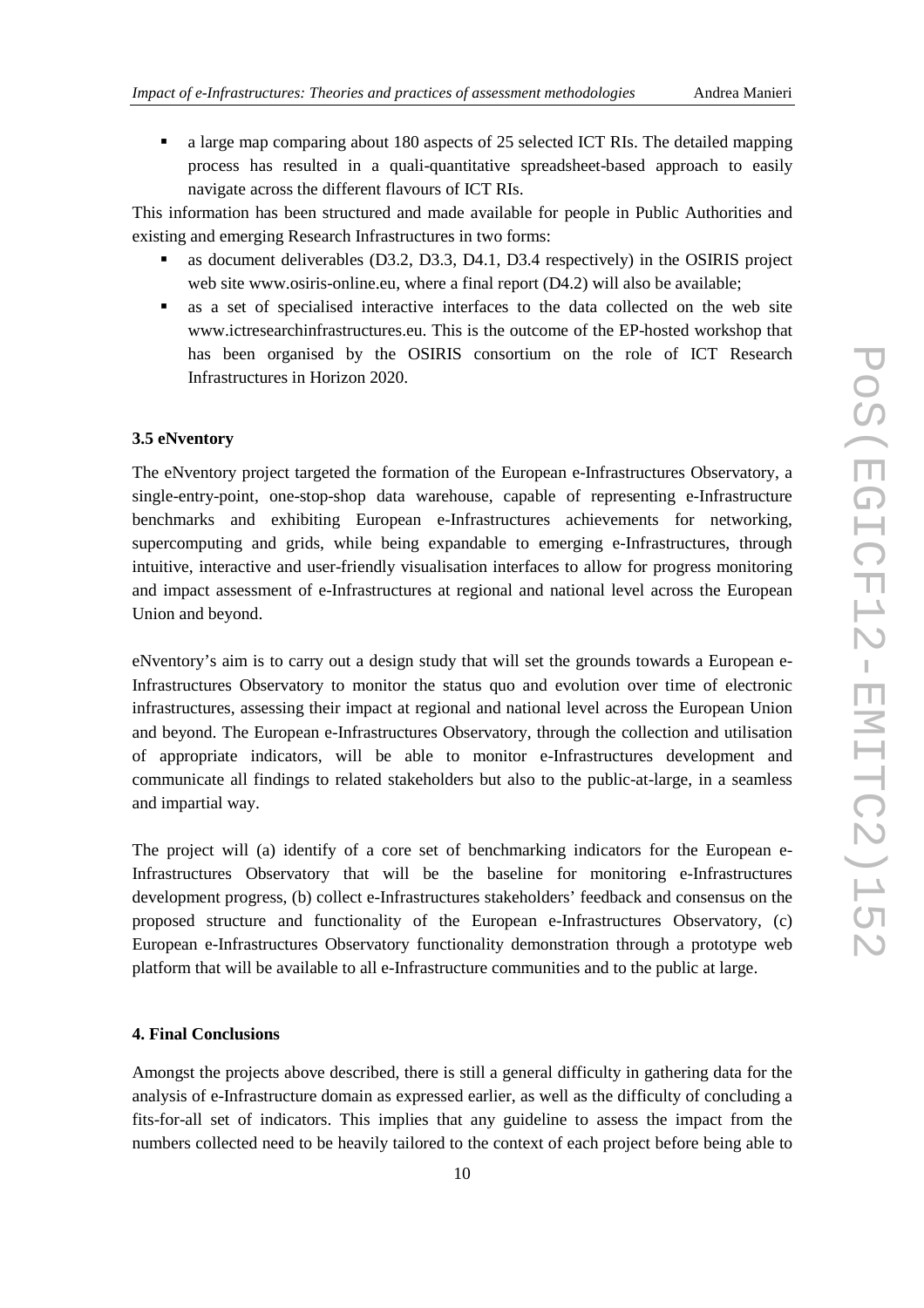interpret them; this difficulty even increases when dealing with the evaluation of indirect impacts of e-Infrastructures.

About the data collection perspective, three aspects are relevant:

- Structuring and evaluating the costs for running an e-Infrastructure. This is the aim eFiscal. The involvement of major stakeholders only reduced not avoided the issues in collecting a complete set of information.
- Monitoring the usage of an e-Infrastructure. eNventory focused on usage data, starting from the already available information from the Networking environment. Again, they revealed the lack of proper recording methods to collect and transmit relevant data.
- Evaluating the performance of an e-Infrastructure. ERINA+ developed a set of tools enabling the data collection from different sources (project owners, users, relevant stakeholders); this promising approach is under evaluation and results of the viability of the approach will be available late in 2012.

In regards to the best methodological approach, both RI-Impact and ERINA+ confirmed the suitability of the analysis of the gap between the ex-ante scenario (absence of or alternative investments) and the ex-post scenario (successful implementation of the initiative). However it is still to be validated how the micro analysis at project or initiative level may provide useful information at program or infrastructure level. ERINA+ and RI-Impact partners will work on this aspect during the coming months.

In general, it seems of paramount importance both the need for creating a culture of impact assessment in the Community of the Research Infrastructures and e-Infrastructures, as well as the need to conceive usable tools to monitor, assess developments, results and impact of the result EU funding in this domain. This needs to be done in a coordinated way and at a single project, e-Infrastructure and Program level.

Consensus amongst the projects is the idea to consolidate a long term strategy for defining the impact of e-Infrastructures, which could put together the major results of the work carried out by the projects - namely the framework from RI-Impact, the mapping from OSIRIS, ERINA+ and the eNventory tools, along with the findings from eFiscal. This could be very interesting since many of the actors and stakeholders, EC included, see the value in knowing what happens with its funding, and the e-Infrastructures and project themselves are interested in assessing their impact either during their preparation phase (*a-priori* analysis), during their life-time (continuously monitoring) and at the end (*a-posteriori* analysis).

These initiatives highlight both the importance and the challenges in assessing the impact of the EC investments in the e-Infrastructures landscape. Experiences, know-how and best practices provide the right direction. It's the right time to set-up a comprehensive and coherent framework for enabling actual impact assessment at each level.